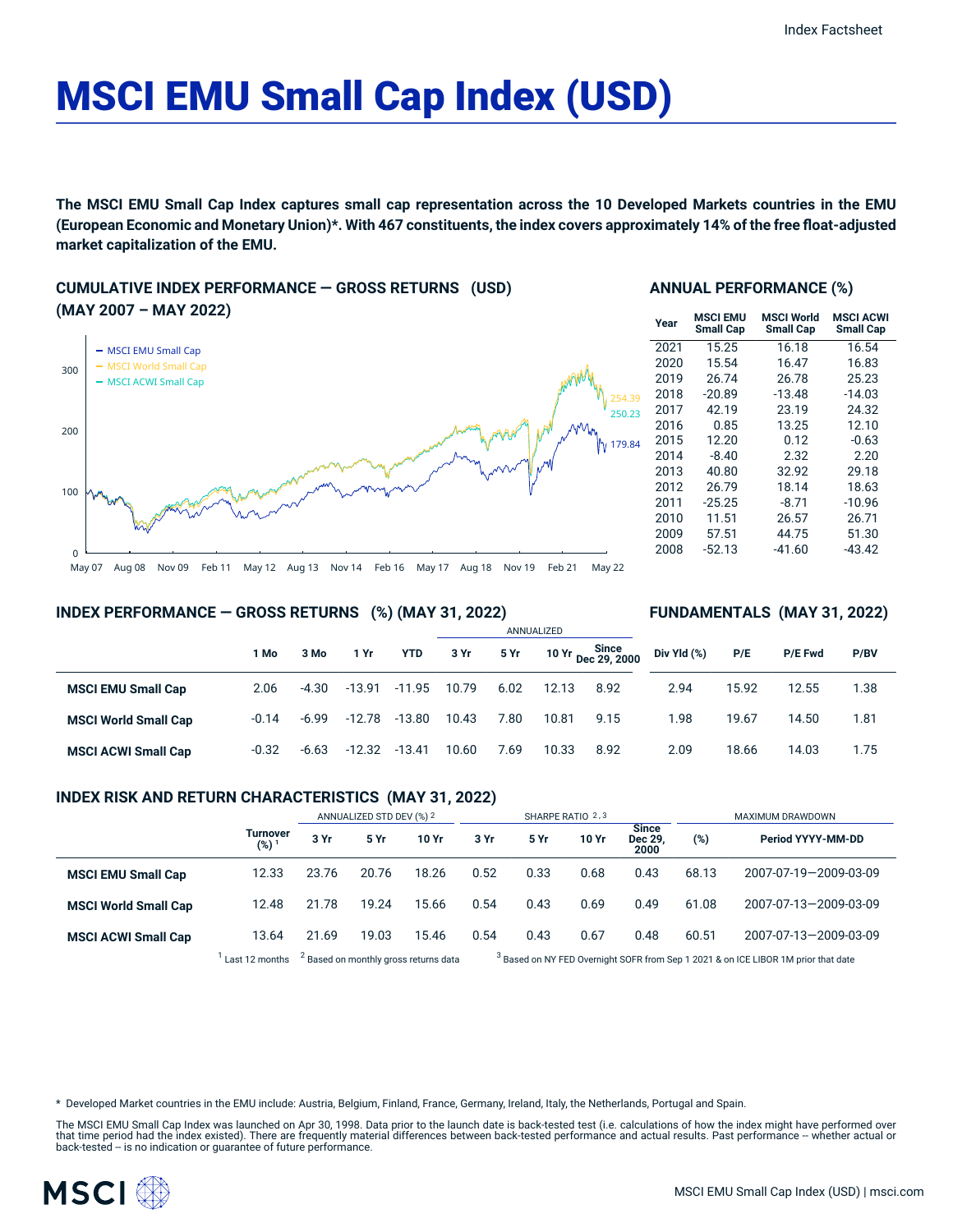# **INDEX CHARACTERISTICS**

|                     | <b>MSCI EMU Small Cap</b>     |  |
|---------------------|-------------------------------|--|
| Number of           | 467                           |  |
| <b>Constituents</b> |                               |  |
|                     | <b>Mkt Cap (USD Millions)</b> |  |
| Index               | 569.639.32                    |  |
| Largest             | 8.786.53                      |  |
| <b>Smallest</b>     | 38.20                         |  |
| Average             | 1,219.78                      |  |
| <b>Median</b>       | 814.13                        |  |
|                     |                               |  |

# **TOP 10 CONSTITUENTS**

|                              | Country | <b>Float Adj Mkt</b><br>Cap<br>( USD Billions) | Index<br>$Wt.$ $(\%)$ | <b>Sector</b>     |
|------------------------------|---------|------------------------------------------------|-----------------------|-------------------|
| <b>RHFINMFTALL</b>           | DF      | 8.79                                           | 1.54                  | Industrials       |
| <b>BANK OF IRELAND GROUP</b> | IF      | 6.55                                           | 1.15                  | <b>Financials</b> |
| ASR NEDERI AND               | NL      | 6.29                                           | 1.10                  | <b>Financials</b> |
| <b>METSO OUTOTEC</b>         | FI      | 5.77                                           | 1.01                  | Industrials       |
| K&S                          | DE      | 5.36                                           | 0.94                  | <b>Materials</b>  |
| RFXFI                        | FR      | 5.18                                           | 0.91                  | Industrials       |
| <b>SIGNIFY</b>               | NL      | 5.11                                           | 0.90                  | Industrials       |
| <b>WAREHOUSES DE PAUW</b>    | ВE      | 5.10                                           | 0.89                  | Real Estate       |
| <b>BANCO SABADELL</b>        | ES      | 5.02                                           | 0.88                  | <b>Financials</b> |
| <b>AALBERTS</b>              | NL      | 4.93                                           | 0.87                  | Industrials       |
| Total                        |         | 58.10                                          | 10.20                 |                   |

# **FACTORS - KEY EXPOSURES THAT DRIVE RISK AND RETURN MSCI FACTOR BOX**



# **SECTOR WEIGHTS**



# **MSCI FaCS**



Neutral factor exposure (FaCS = 0) represents MSCI ACWI IMI.

# **COUNTRY WEIGHTS**



# **MSCI**<sup></sup>